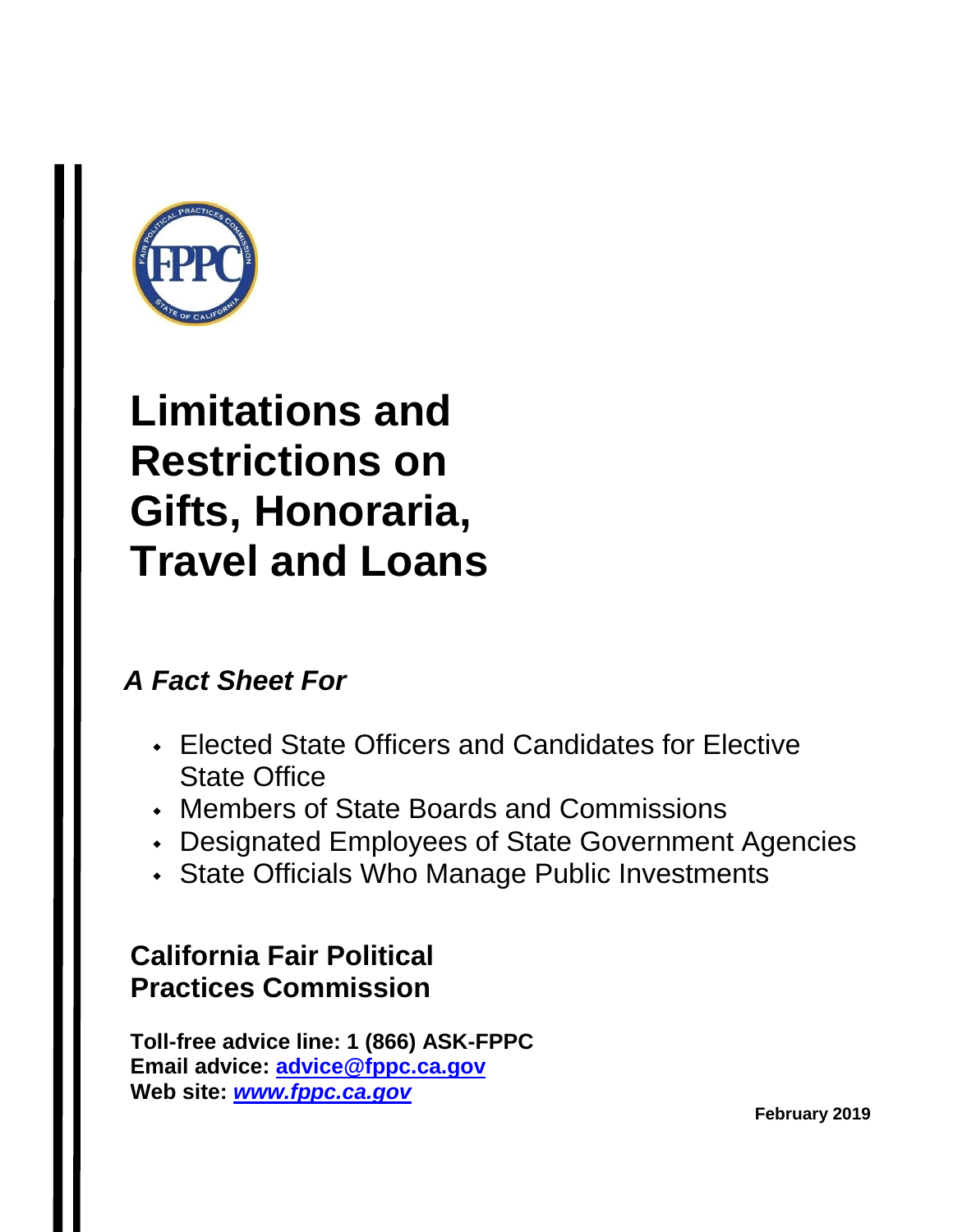# **Introduction**

The Political Reform Act<sup>1</sup> (the "Act") imposes limits on gifts, prohibits honoraria payments<sup>2</sup>, and imposes limits and other restrictions on the receipt of travel payments and personal loans by the following state officials:

• Elected state officers, candidates for elective state office, and other state officials specified in Section 87200; 3

• Members of state boards and commissions; and

• Designated employees of state agencies (i.e., officials and employees of state agencies who file statements of economic interests (Form 700) under their agency's conflict of interest code).

This fact sheet summarizes the major provisions of the Act concerning gifts, honoraria, travel, and loans. It contains highlights of the law, but does not carry the weight of law. For more information, contact the Fair Political Practices Commission at (866) 275-3772 or [advice@fppc.ca.gov](mailto:advice@fppc.ca.gov) or visit our website at www.fppc.ca.gov. Commission advice letters are available on our website.

#### **Enforcement**

l

**Failure to comply with the laws related to gifts, honoraria, loans, and travel payments may, depending on the violation, result in criminal prosecution and substantial fines, or in administrative or civil monetary penalties for as much as \$5,000 per violation or three times the amount illegally obtained. (See Sections 83116, 89520, 89521, 91000, 91004 and 91005.5.)** 

<sup>1</sup> The Political Reform Act is contained in Government Code Sections 81000 through 91014. All statutory references are to the Government Code, unless otherwise indicated. The regulations of the Fair Political Practices Commission are contained in Sections 18110 through 18997 of Title 2 of the California Code of Regulations. All regulatory references are to Title 2, Division 6 of the California Code of Regulations, unless otherwise indicated.

 $2$  The gift limit and honoraria prohibitions do not apply to judges (although they do apply to candidates for judicial office) or to any part-time member of the governing board of any public institution of higher education, unless the member is also an elected official. (Sections 89502 and 89503.)

<sup>&</sup>lt;sup>3</sup> State officials specified in Section 87200 include elected state officers, candidates for elective state office, members of the Public Utilities Commission, Energy Resources Conservation and Development Commission, Fair Political Practices Commission, California Coastal Commission, and the High-Speed Rail Authority, and officials who manage public investments.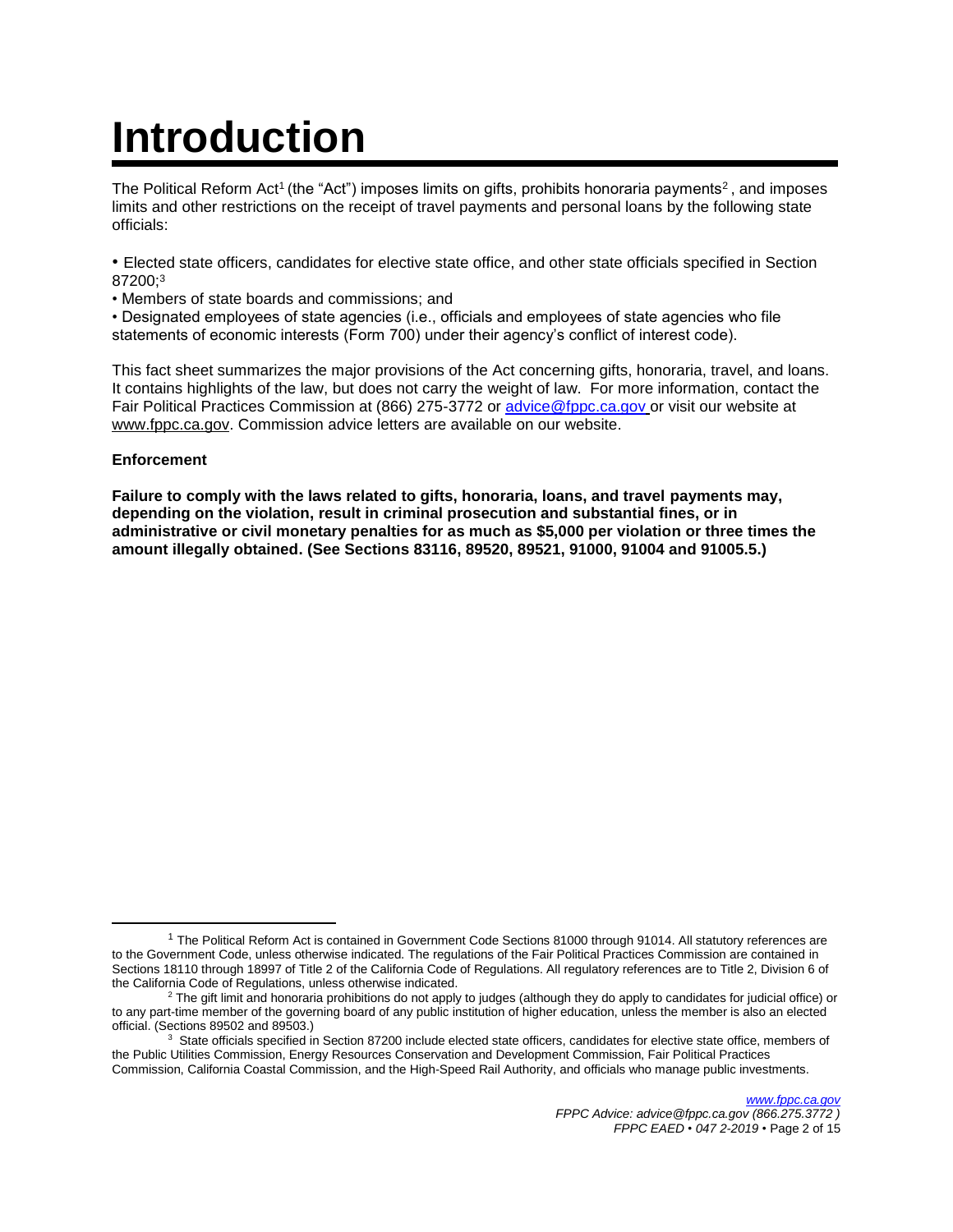### **Gifts**

#### **Limitations**

Elected state officers, candidates for elective state office, and other state agency officials and employees are subject to two gift limits:

1. **\$10 Lobbyist Gift Limit.** Elected state officers, candidates for elective state office, and most legislative employees may not accept gifts aggregating to more than \$10 in a calendar month either from or arranged by any single registered state lobbyist or lobbying firm. State agency officials, including board and commission members, officials who manage public investments, and employees, may not accept gifts aggregating to more than \$10 in a calendar month either from or arranged by a single registered state lobbyist or lobbying firm if the lobbyist or firm is registered to lobby the official or employee's agency. (Sections 86201-86204.)

2. **\$500 Gift Limit.** Gifts from any other single source may not exceed \$500 (2019-2020 limit) in a calendar year. For officials and employees who file statements of economic interests (Form 700) under a state agency's conflict of interest code ("designated employees"), this limit applies only if the official or employee would be required to report income or gifts from that source on the Form 700, as outlined in the "disclosure category" portion of the agency's conflict of interest code. (Section 89503.)<sup>4</sup>

#### **What is a "Gift"?**

A "gift" is any payment or other benefit that confers a *personal* benefit for which a public official does not provide payment or services of equal or greater value. A gift includes a rebate or discount in the price of anything of value unless the rebate or discount is made in the regular course of business to members of the public. (Section 82028.) (See Regulation 18946 for valuation guidelines.)

Except as discussed below, a public official has "received" or "accepted" a gift when he or she has actual possession of the gift or when he or she takes any action exercising direction or control over the gift, including discarding the gift or turning it over to another person. This includes gifts that are accepted by someone else on the official's behalf and gifts made to others at the direction of the official. (Regulation 18941.)

#### **Gifts to Family Members**

 $\overline{a}$ 

Under certain circumstances, a gift to an official's family member**<sup>5</sup>** is considered a gift to the official. (Regulation 18943.) Anything given to a family member is presumed to be a gift to the official if: (1) there is no established relationship between the donor and the family member where it would generally be considered appropriate for the family member to receive the gift or; (2) the donor is someone who lobbies the official's agency, is involved in an action before the official's agency in which the official may foreseeably participate, or engages in business with the agency in which the official will foreseeably participate. (Wedding gifts are treated differently, see below.)

<sup>4</sup> Section 89503 provides for a biennial adjustment to the gift limit to reflect changes in the Consumer Price Index. For 2019-2020, the gift limit is \$500. (Section 89503; Regulation 18940.2.) Gifts from a single source that aggregate to \$50 or more must be disclosed and gifts aggregating to \$500 or more received by an official during any 12-month period may subject the official to disqualification with respect to the source (Section 87103(e).) Designated employees should obtain a copy of their conflict of interest code from their agency. Some conflict of interest codes require very limited disclosure of income and gifts. Gifts from sources that are not required to be disclosed on the Form 700 are not subject to the \$500 gift limit but still may subject the public official to disqualification.

<sup>&</sup>lt;sup>5</sup> For purposes of this rule, an official's "family member" includes the official's spouse; registered domestic partner; any minor child of the official who the official can claim as a dependent for federal tax purposes; and a child of the official who is aged 18 to 23 years old, attends school, resides with the official when not attending school, and provides less than one-half of his or her own support.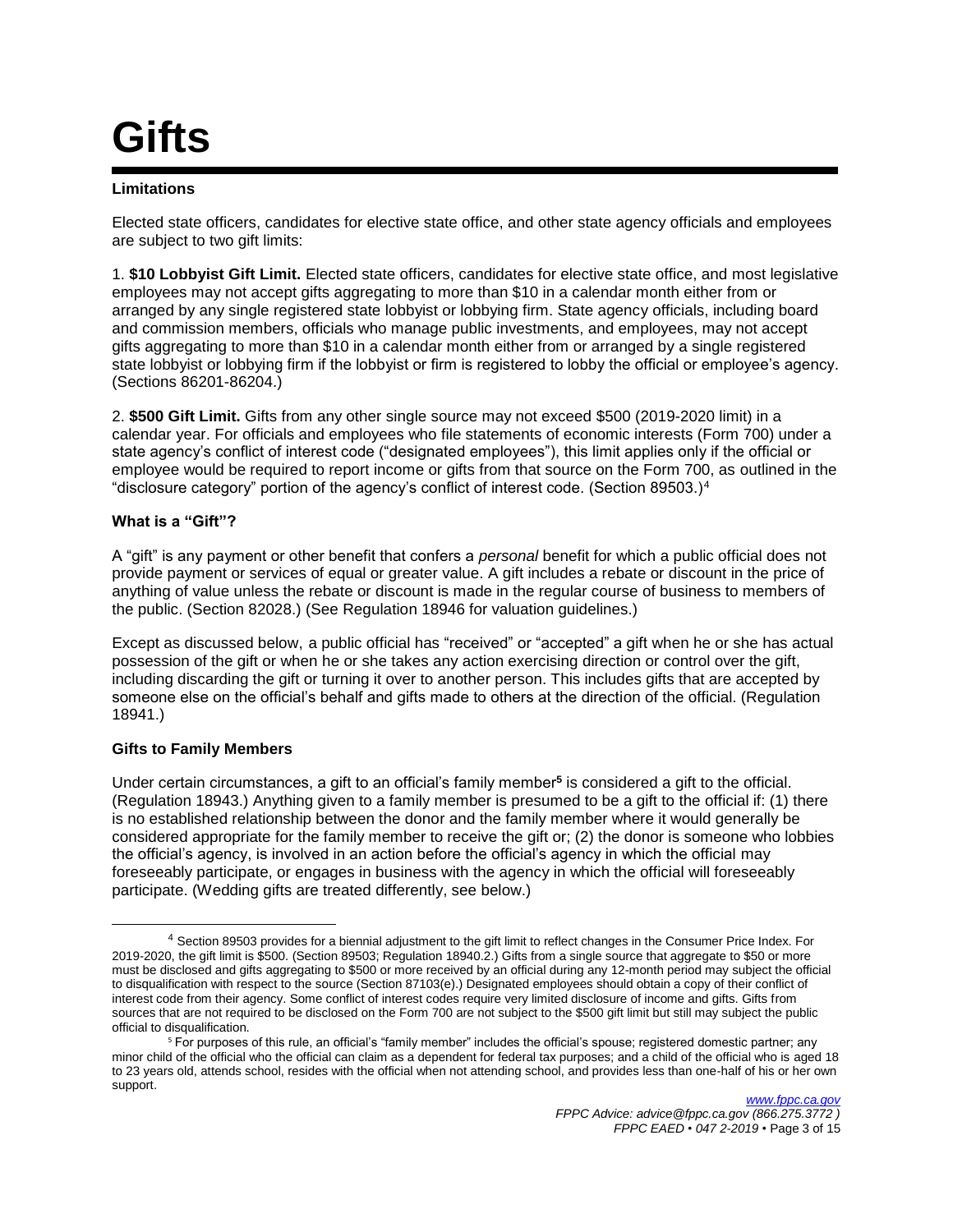#### **Source of Gift**

Under most circumstances, it is clear who the source of a gift is, but if the circumstances indicate that the gift is being provided by an intermediary, the public official must determine both the donor and the intermediary in reporting the gift. Regulation 18945 provides the rules for determining the source of the gift.

#### **Gifts from Multiple Sources**

In determining the cumulative value of any reportable gifts, separate gifts from an individual and an entity that the individual controls must be aggregated as one source to comply with the reporting and limit requirements. For example, separate gifts from the owner of a company and from the company itself would be treated as if from one source if the owner has more than a 50 percent interest in the company, unless the making of the gift was determined by someone else in the company. In that case, the gift from the company would be aggregated with any gifts made by that determining individual. (Regulation 18945.1.)

Group gifts, where a public official receives a single gift from multiple donors (such as a retirement gift from coworkers), need not be reported unless any person contributes \$50 or more to the total cost of the gift. In that case, the public official would only report a gift from each of those persons. (Regulation 18945.2.)

#### **Valuing Gifts**

The general rule for determining the value of a gift is to apply the fair market value at the time the gift is received. Fair market value can be determined by finding any local or Internet advertisement for the item. Special exceptions to the fair market value rule are contained in Regulations 18946.1 through 18946.5 covering admission to ticketed and invitation-only events, wedding gifts, attendance at nonprofit and political fundraisers, and air travel. (Regulation 18946.) For example, for ticketed events, the value is the face value of the ticket.

#### **General Gift Exceptions**

| Form 700 Reporting | C/I § 87100 | Honoraria Ban | \$500 Gift Limit | Lobbyist<br>\$10 Limit |
|--------------------|-------------|---------------|------------------|------------------------|
| No                 | No          | No.           | No               | Νo                     |

The following payments are exceptions to the definition of gift and are not considered gifts or income.

1. **Return or Reimbursement of Gift.** Items that are returned (unused) to the donor, or for which the public official reimburses the donor, within 30 days of receipt. (Section 82028(b)(2); Regulation 18941.)

2. **Donation of Gift to Nonprofit Group.** Items that are donated (unused) to a non-profit, tax-exempt (501(c)(3)) organization in which the official (or immediate family member) does not hold a position, or to a government agency, within 30 days of receipt without claiming a deduction for tax purposes. (Section 82028(b)(2); Regulation 18941.)

3. **Gifts from Family.** Gifts from the public official's spouse (or former spouse), child, parent, grandparent, grandchild, brother, sister, current or former parent-in-law, brother-in-law, sister-in-law, aunt, uncle, niece, nephew, or first cousin or the spouse of any such person, unless he/she is acting as an agent or intermediary for another person who is the true source of the gift. (Section 82028(b)(3); Regulation 18942(a)(3).) This exception includes great grandparents, great uncles and aunts, great nieces and nephews, and first cousins once removed.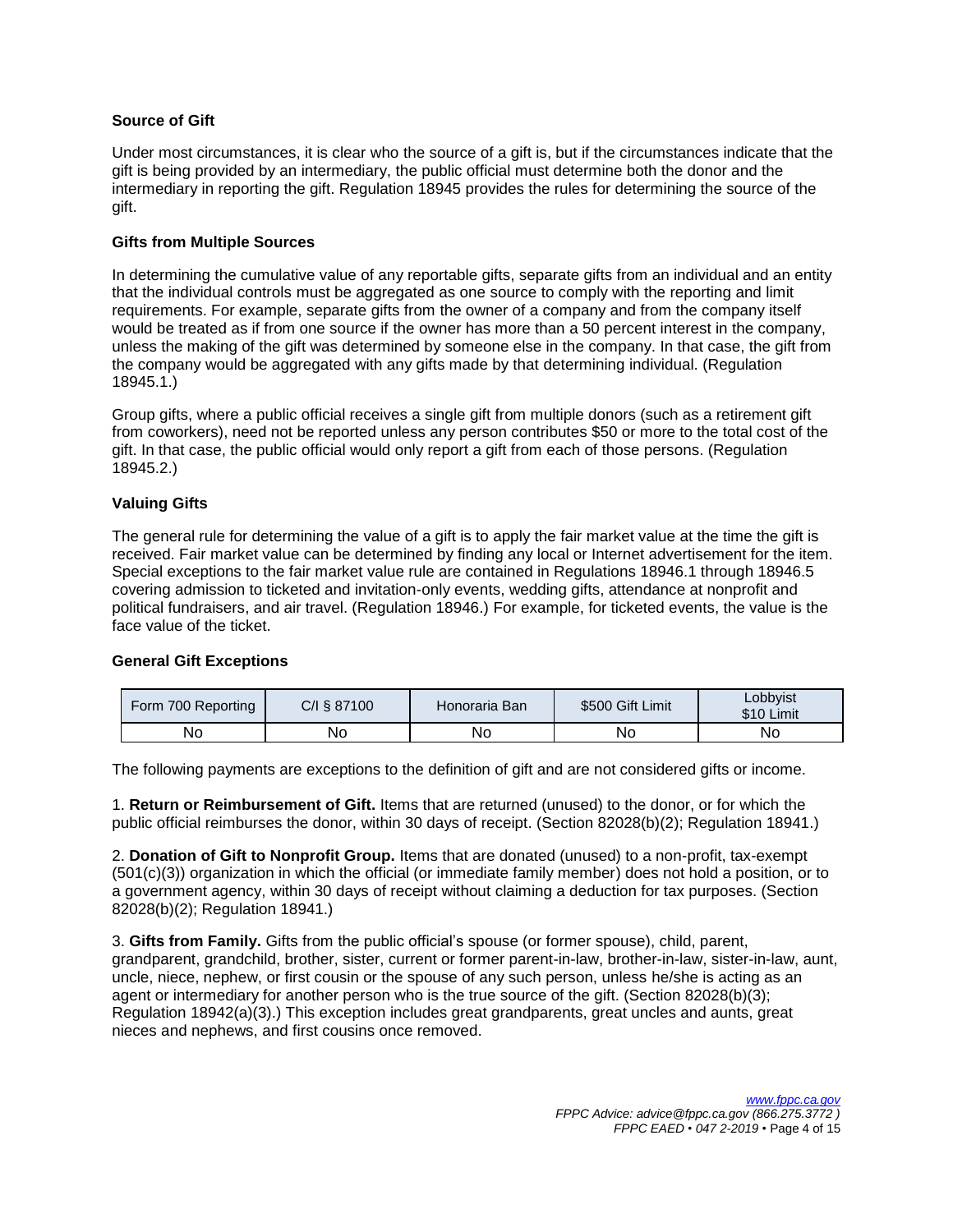4. **Informational Material.** Informational material provided to assist the public official in the performance of his or her official duties, including books, reports, pamphlets, calendars, periodicals, videotapes, or free admission or discounts to informational conferences or seminars.

"Informational material" may also include scale models, pictorial representations, maps, and other such items. However, if the item's fair market value is more than \$500, the public official has the burden of demonstrating that the item is informational. In addition, on-site demonstrations, tours, or inspections, including air flights over an area that is the subject of the information and designed specifically for public officials, are considered informational material. However, this exception does not apply to meals or lodging. Furthermore, the exception generally does not apply to transportation to the site, except for any portion of the transportation that is not commercially available. (Section 82028(b)(1); Regulations 18942(a)(1) and 18942.1.)

5. **Inheritance.** A devise or inheritance. (Section 82028(b)(5); Regulation 18942(a)(5).)

6. **Campaign Contributions.** Campaign contributions to an official, including rebates or discounts received in connection with campaign activities (Section 82028(b)(4); Regulations 18942(a)(4), 18950(a) and 18950.3(a)), and permissible expenditures of campaign funds for campaign-related expenses, including payments for transportation, lodging or food (Regulations 18950(a) and 18950.3(b)), provided they comply and are properly reported in accordance with applicable campaign finance laws.

7. **Plaques.** Personalized plaques and trophies with an individual value of less than \$250. (Section 82028(b)(6); Regulation 18942(a)(6).)

8. **Ceremonial Role.** Free admission to a ticketed event (including any benefits included in the price of the ticket such as a free meal) for the official and one guest at an event where the official performs a ceremonial role, such as throwing out the first pitch at a Dodgers' game, so long as the official's agency complies with the posting provisions set forth in Regulation 18944.1(d). (Regulation 18942(a)(13); Regulation 18942.3; also see discussion of Form 802 below under "Gifts Exceptions Requiring Alternate Reporting.")

9. **Event Where Official Makes a Speech.** Free admission, and food and nominal items (such as a pen, pencil, mouse pad, note pad or similar item) available to all attendees, at the event at which the official makes a speech (as defined in Regulation 18950(b)(2)), so long as the admission is provided by the person who organizes the event. (Regulation 18942(a)(11).)

10. **Attending Wedding Reception.** Benefits received as a guest attending a wedding reception where the benefits are the same as those received by the other guests at the reception. (Regulation 18942(a)(15).)

11. **Bereavement Offerings.** Bereavement offerings, such as flowers at a funeral received in memory of a close family member. (Regulation 18942(a)(16).)

12. **Act of Neighborliness.** Benefits received as an act of neighborliness such as the loan of an item, an occasional ride, or help with a repair where the act is consistent with polite behavior in a civilized society and would not normally be part of an economic transaction between like participants under similar circumstances. (Regulation 18942(a)(17).)

13. **Campaign or Nonprofit Fundraiser.** Two tickets for admission, for use by only the official and one guest, to attend a fundraiser for a campaign committee or candidate, or to a fundraiser for an organization exempt from taxation under Section 501(c)(3) of the Internal Revenue Code. The ticket(s) must be received from the organization or committee holding the fundraiser. (Regulation 18946.4.)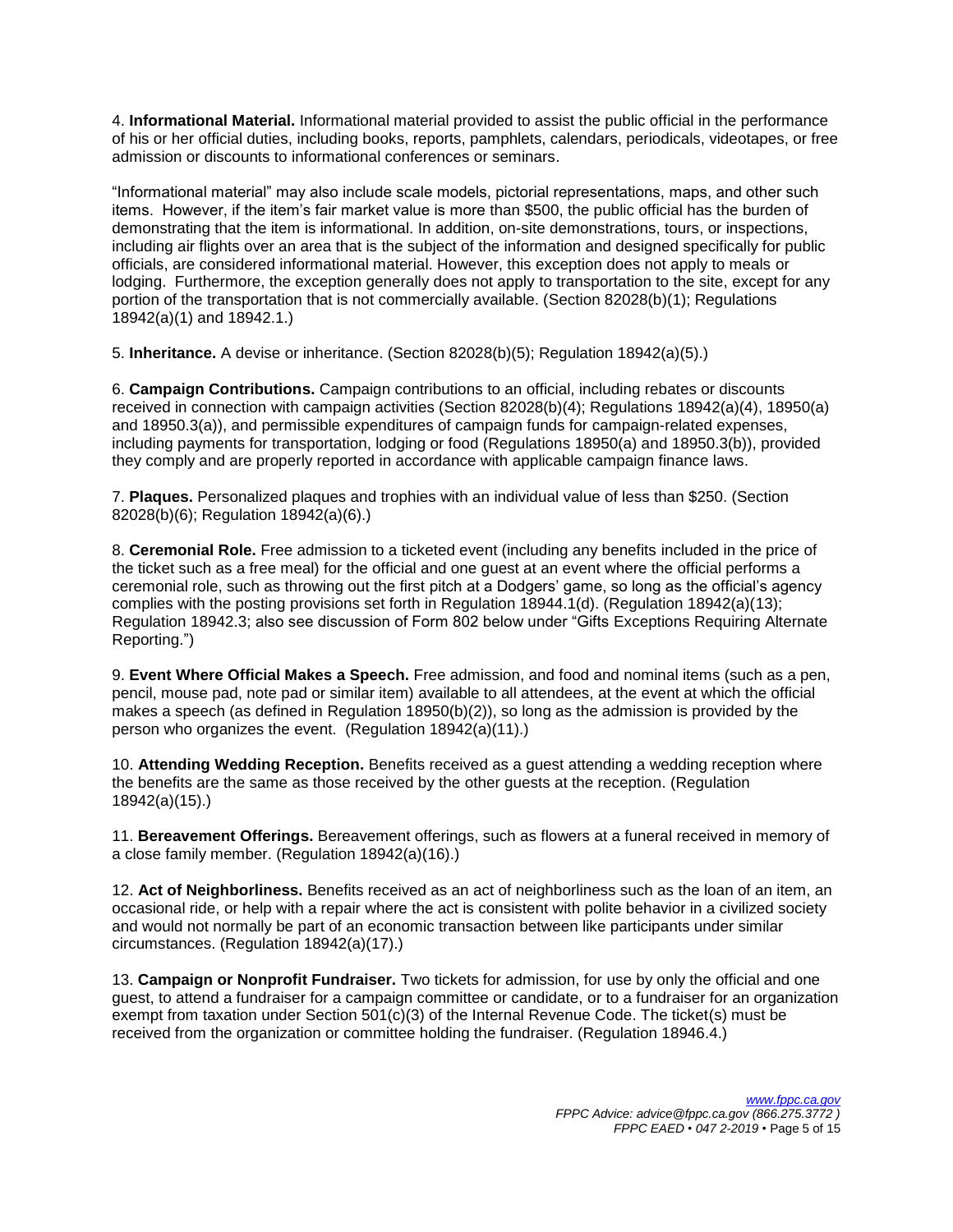14. **Unused Passes or Tickets.** Passes or tickets that provide admission or access to facilities, goods, services, or other benefits (either on a one-time or repeated basis) that the public official does not use or give to another person. (Regulation 18946.1.)

15. **Items Provided to Government Agency.** Subject to certain conditions, items provided to a government agency and used by public officials in the agency for agency business. This may include passes or tickets to (see Regulation 18944.1) or payments for other types of items or activities (see Regulation 18944). An agency must disclose specified payments on a form provided by the FPPC and post the form on its website. (See discussion of Forms 801 and 802 below under "Gift Exceptions Requiring Alternate Reporting.") Contact the FPPC for detailed information.

16. **Emergency Leave Credits.** Leave credits (e.g., sick leave or vacation credits) received under a bona fide catastrophic or emergency leave program established by the public official's employer and available to all employees in the same job classification or position. Donations of cash are gifts and are subject to limits and disclosure. (Regulation 18942(a)(9).)

17. **Disaster Relief.** Food, shelter, or similar assistance received in connection with a disaster relief program. The benefits must be received from a governmental agency or charity and must be available to the general public. (Regulation 18942(a)(10).)

18. **Agency Raffle.** Items awarded in an agency raffle received by the agency from an employee who is not acting as an intermediary for another donor. This exception applies when an agency holds an employee raffle and the item awarded in the raffle has been obtained with agency funds, or is otherwise an asset of the agency and not donated to the agency by a non-agency source. This exception does not apply to passes or tickets of the type described in Regulation 18944.1. (Regulation 18944.2(a) and (b).)

19. **Employee Gift Exchange.** Items received by an employee during an employee gift exchange, so long as the items received are provided by another employee of the agency and the gifts are not substantially disproportionate in value. (Regulation 18944.2(c).)

#### **Limited Gift Exceptions**

| Form 700 Reporting | C/I § 87100 | Honoraria Ban | \$500 Gift Limit | Lobbyist<br>\$10 Limit |
|--------------------|-------------|---------------|------------------|------------------------|
| N٥                 | No          | No            | No               | Maybe                  |

1. **Home Hospitality.** Gifts of hospitality including food, drink or occasional lodging that an official receives in an individual's home when the individual or a member of his or her family is present. (Regulation 18942(a)(7).) Such hospitality provided by a lobbyist is a gift unless the home hospitality is related to another purpose unconnected with the lobbyist's professional activities. Generally, this means functions like children's birthday parties, soccer team parties, neighborhood barbeques, etc., where other guests attend who are not part of the lobbying process. (Regulation 18942.2.)

2. **Reciprocal Holiday Gifts.** Gifts commonly exchanged between an official and another individual (other than a lobbyist registered to lobby the official's agency) on holidays, birthdays, or similar occasions to the extent that the gifts exchanged are not substantially disproportionate in value. (Regulation 18942(a)(8)(A).)

3. **Reciprocal Exchanges.** Reciprocal exchanges between an official and another individual (other than a lobbyist registered to lobby the official's agency) that occur on an ongoing basis so long as the total value of payments received by the official within the calendar year is not substantially disproportionate to the amount paid by the official and no single payment is \$500 or more. For example, if two people get together regularly for lunches and rotate picking up the lunch tab so that each pays approximately half the total value over the course of the calendar year, no gift need be reported. (Regulation 18942(a)(8)(B).)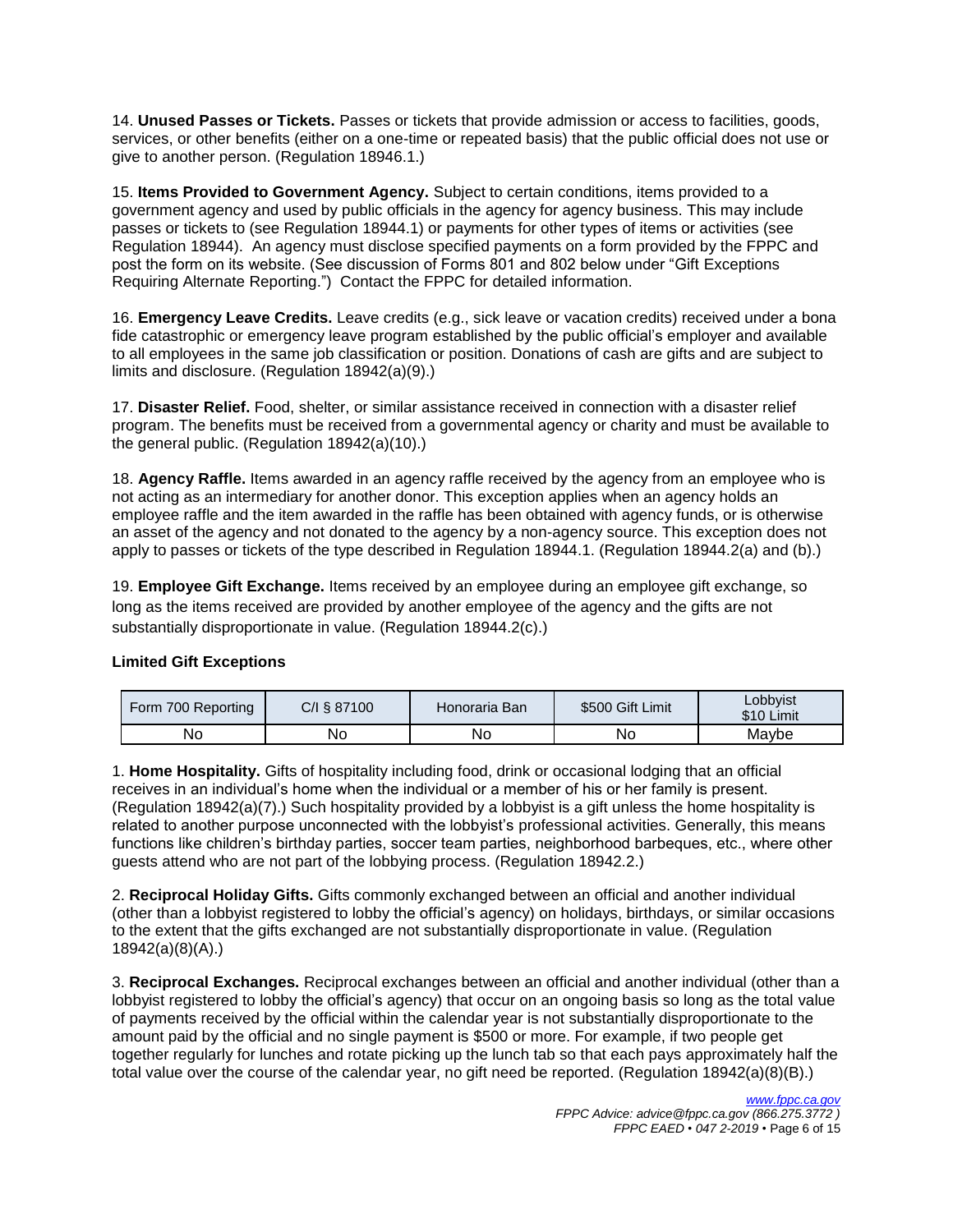4. **Dating Relationship.** Personal benefits commonly received from a dating partner. These gifts are not disclosable or limited but are subject to disqualification under the conflict of interest laws if the dating partner is a lobbyist or an individual who files lobbying reports and is registered to lobby the official's agency, or is an individual who otherwise has business before the official as set forth in Regulation 18942(a)(18)(D). (Regulation 18942(a)(18)(A).)

5. **Acts of Human Compassion.** Assistance, financial or otherwise, to offset family medical or living expenses that the official can no longer meet without private assistance because of an accident, illness, employment loss, death in the family, or other unexpected calamity; or to defray expenses associated with humanitarian efforts such as the adoption of an orphaned child, so long as the source of the donation is an individual who has a prior social relationship with the official of the type where it would be common to provide such assistance, or the payment is made without regard to official status under other circumstances in which it would be common to receive community outreach. (Regulation 18942 (a)(18)(B).) This exception does not apply if the person providing the benefit to the official is a lobbyist or an individual who files lobbying reports and is registered to lobby the official's agency, or is an individual who otherwise has business before the official as set forth in Regulation 18942(a)(18)(D).

6. **Long-Time Friend.** Benefits received from a long-time personal friend where the gift is unrelated to the official's duties. The exception does not apply if the individual providing the benefit to the official is involved in some manner with business before the official. (Regulation 18942(a)(18)(C).) This exception does not apply if the person providing the benefit to the official is a lobbyist or an individual who files lobbying reports and is registered to lobby the official's agency, or is an individual who otherwise has business before the official as set forth in Regulation 18942(a)(18)(D).

7. **Existing Personal Relationship.** Benefits received from an individual who is not a lobbyist registered to lobby the official's agency, where it is clear that the gift was made because of an existing personal or business relationship unrelated to the official's position and there is no evidence whatsoever at the time the gift is made that the official makes or participates in the type of governmental decisions that may have a reasonably foreseeable material financial effect on the individual who would otherwise be the source of the gift. (Regulation 18942(a)(19).)

| Reporting                  | C/I § 87100 | Honoraria Ban | \$500 Gift Limit | Lobbyist<br>\$10 Limit |
|----------------------------|-------------|---------------|------------------|------------------------|
| Yes - 1/2 value as<br>gift | Yes         | No            | No               | Yes                    |

#### **Very Limited Gift Exception**

**Wedding Gifts.** Wedding gifts are not subject to the \$500 gift limit, but they are subject to the \$10 lobbyist/lobbying firm gift limit. In addition, wedding gifts are reportable. However, for purposes of valuing wedding gifts, one-half of the value of each gift is attributable to each spouse. (Regulation 18946.3.)

#### **Gift Exceptions Requiring Alternate Reporting**

| Form 700 Reporting | C/I § 87100 | Honoraria Ban | \$500 Gift Limit | Lobbyist<br>\$10 Limit |
|--------------------|-------------|---------------|------------------|------------------------|
| Yes - As Income    | $'e$ s      | No            | No               | Nο                     |

**Prize or Award.** A prize or award received in a bona fide contest or competition, or game of chance. **Note:** Unlike the other exceptions, payments that fall into this exception must be reported as income if valued at \$500 or more. To qualify for this exception the contest or competition must be unrelated to the official's duties. (Regulation 18942(a)(14).)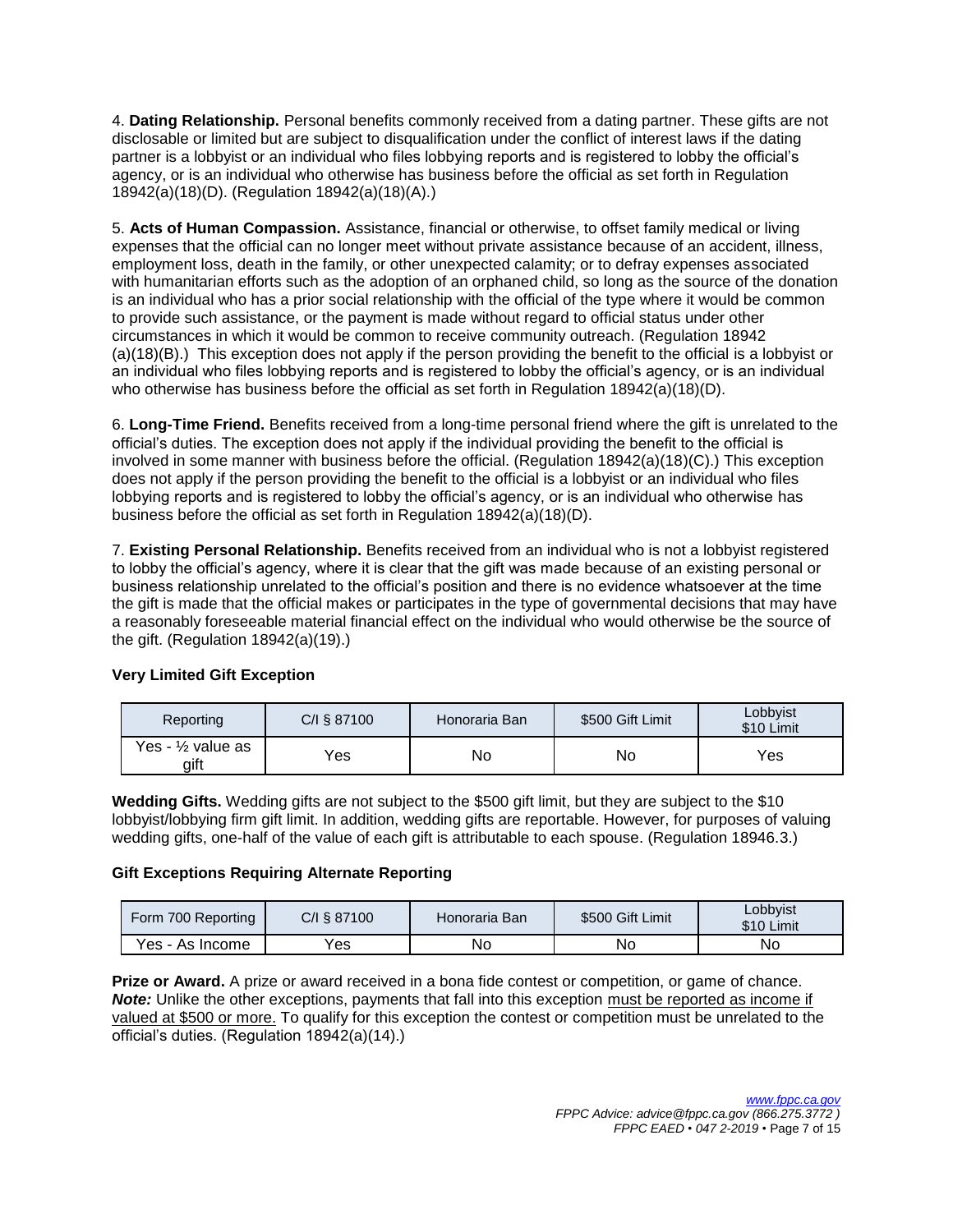#### **Agency Reports**

| Reporting              | C/I § 87100 | Honoraria Ban | \$500 Gift Limit | Lobbyist<br>\$10 Limit |
|------------------------|-------------|---------------|------------------|------------------------|
| Yes - On 801 or<br>802 | No          | No            | No               | No                     |

The following exceptions are also applicable to payments made to a government agency that are used by officials in the agency under certain conditions to conduct agency business. These types of payments are not treated as gifts or income to the officials who use them, so long as the payments meet certain conditions and they are reported by the officials' agency. These reports must appear on either a Form 801 or Form 802, instead of the official reporting the items on a statement of economic interests (Form 700).

**Form 801 – Payment to Agency Report**: This form covers gifts or donations made to an agency and used by one or more officials in the agency for agency business. This may include travel payments, reimbursements, or other uses by an official, but does not cover tickets or passes providing admission to an entertainment or sporting event, which are reported on the Form 802 (discussed below). If the payment meets the requirements of Regulations 18944 or 18950.1, the agency must report it on a Form 801 and the item is not reported on the individual's statement of economic interests (Form 700). (Regulations 18944 and 18950.1.)

**Form 802 – Agency Report of Ceremonial Role Events and Ticket/Pass Distributions**: This form covers gifts or donations made to an agency that provide tickets or passes to an agency official for admission to an entertainment or sporting event. For the ticket or pass to be exempt from reporting on the individual's statement of economic interests (Form 700), the agency must have a written policy stating the public purpose for distribution of the tickets. The ticket or pass cannot be earmarked by the original source for use by a particular agency official and the agency must determine, in its sole discretion, which official may use the ticket or pass. (Regulation 18944.1.) The Form 802 is also used to report tickets provided for officials who perform a ceremonial role on behalf of the agency.

| Reporting                                    | C/I § 87100 | Honoraria Ban | \$500<br>Gift Limit | Lobbyist<br>\$10 Limit |
|----------------------------------------------|-------------|---------------|---------------------|------------------------|
| Yes - Form 803<br><b>Behested</b><br>Payment | No          | No            | No                  | No                     |

#### **Behested Payments Reports**

**Behested Payments.** Generally, payments made at the behest of an official that do not confer a personal benefit on an official such as those made by a third party to co-sponsor an event, or that are principally legislative, governmental or charitable in nature, are not gifts. However, when an elected officer or member of the Public Utilities Commission is making the behest, in some cases these payments may be considered "behested payments" under Section 82015(b)(2)(B)(iii) and (b)(3) and require disclosure by that elected officer or member.

#### **Form 803 – Behested Payment Report**:

- Behested payments are payments made principally for legislative, governmental, or charitable purposes. These payments are not for personal or campaign purposes. For example, an elected official may ask a third party to contribute funds to a school in his district, or to a job fair or health fair.
- Generally, a donation will be "made at the behest" if it is requested, solicited, or suggested by the elected officer or member of the Public Utilities Commission, or otherwise made to a person in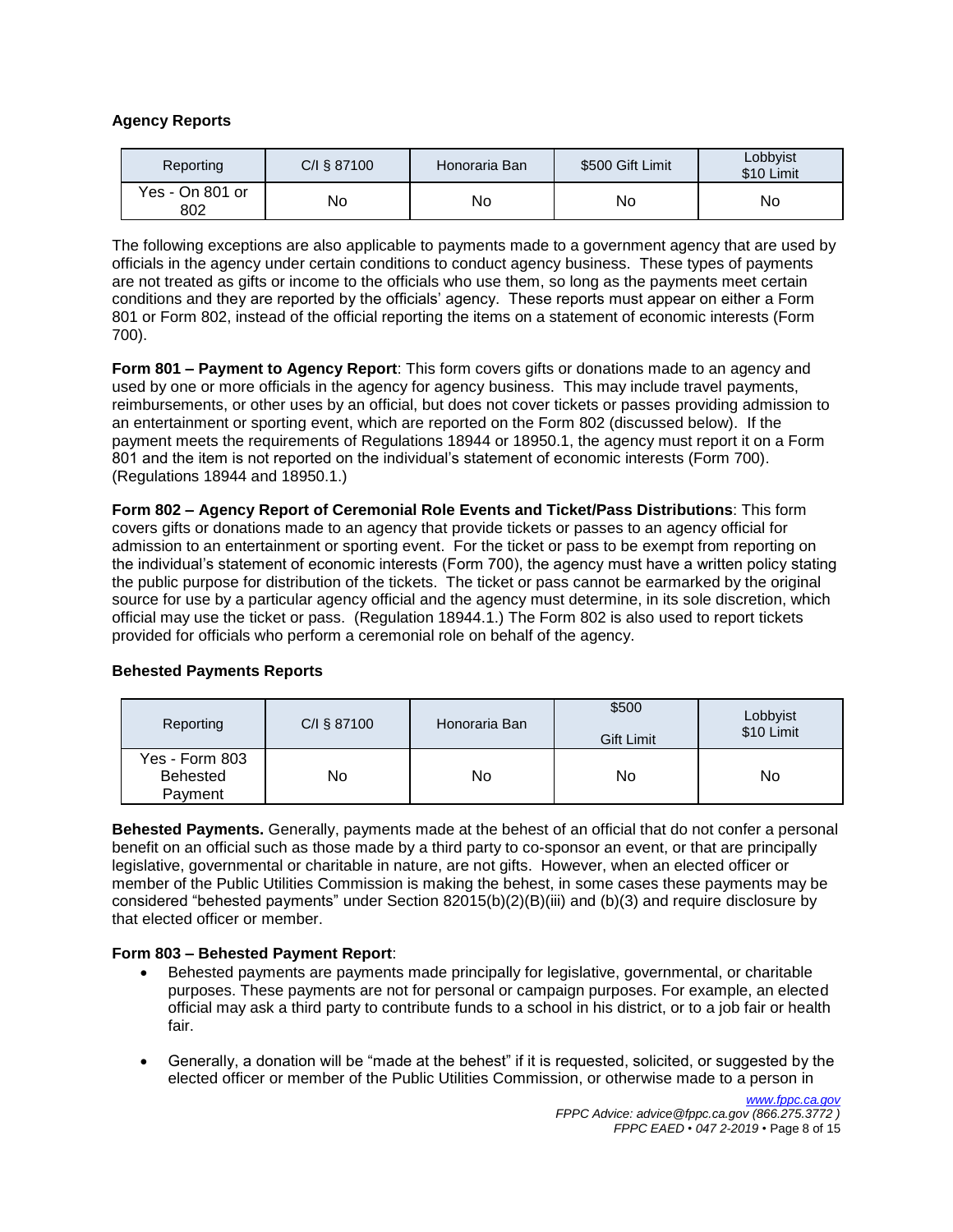cooperation, consultation, coordination with, or at the consent of, the elected officer or PUC member. This includes payments behested on behalf of the official by his or her agent or employee.

- A behested payment does not include payments to an official from a local, state, or federal government agency for use by the official to conduct agency business. For example, free parking provided by a governmental entity to an official for agency business is not a behested payment and is not subject to reporting.
- Behested payments totaling \$5,000 or more from a single source in a calendar year must be disclosed by the official on a Form 803, which is filed with the official's agency within 30 days of the date of the payment(s). (Section 82015; Regulation 18215.3.)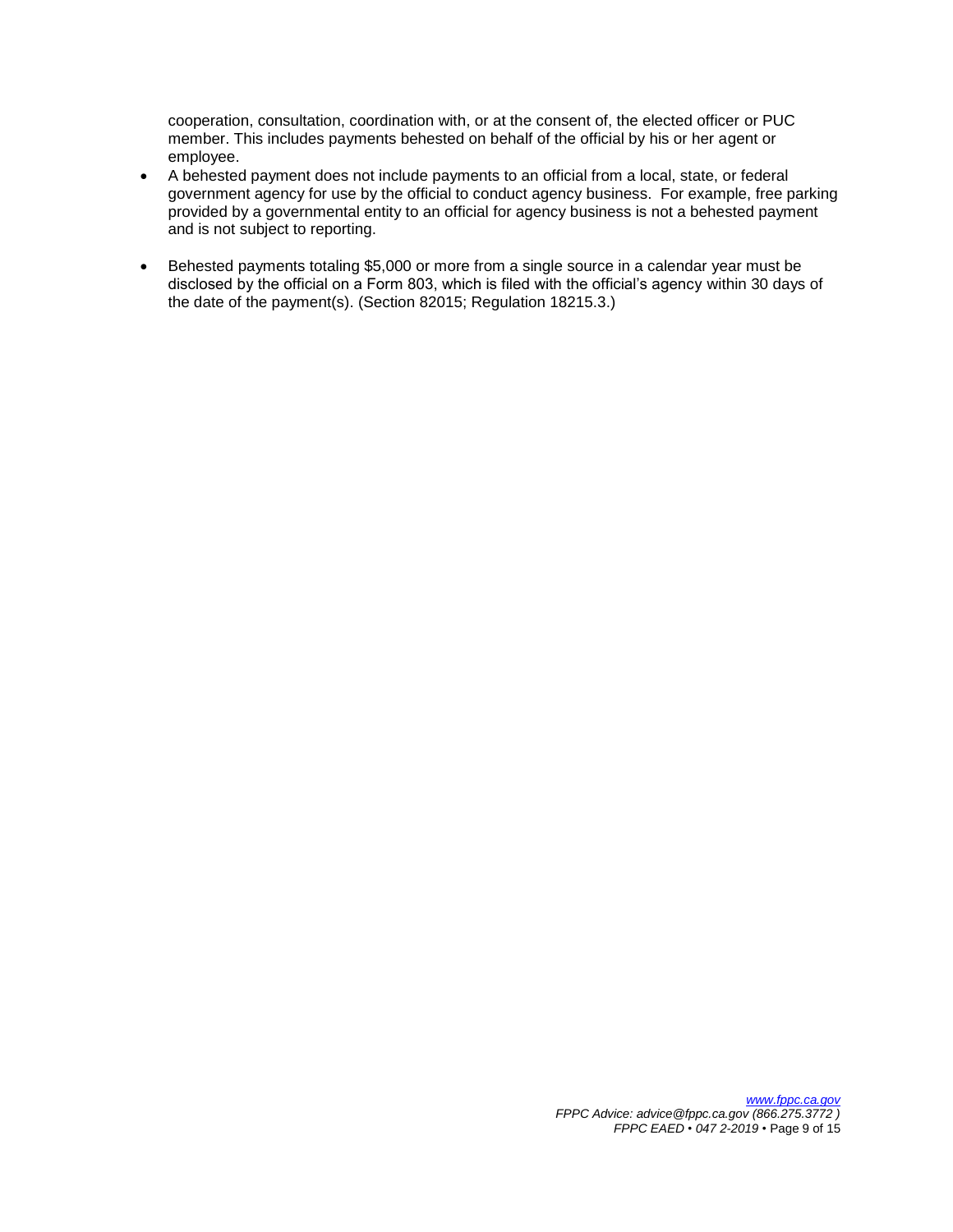# **Honoraria**

#### **What is an "Honorarium"?**

An "honorarium" is any payment made in consideration for any speech given, article published, or attendance at any public or private conference, convention, meeting, social event, meal, or like gathering. An honorarium includes gift cards or any gift of more than nominal benefit provided in connection with an activity described above. An honorarium does not include items of nominal value such as a pen, pencil, note pad, or similar item. (Section 89501; Regulation 18932.4(e).)

A "speech given" means a public address, oration, or other form of oral presentation, including participation in a panel, seminar, or debate. (Regulation 18931.1.)

An "article published" means a nonfictional written work: 1) that is produced in connection with any activity other than the practice of a bona fide business, trade, or profession; and 2) that is published in a periodical, journal, newspaper, newsletter, magazine, pamphlet, or similar publication. (Regulation 18931.2.)

"Attendance" means being present during, making an appearance at, or serving as host or master of ceremonies for any public or private conference, convention, meeting, social event, meal, or like gathering. (Regulation 18931.3.)

The Act and Commission regulations provide certain exceptions to the prohibition on honoraria. (Section 89501(b); Regulations 18932 –18933.).

#### **The Prohibition**

State officials specified in Section 87200 (see page 2) are prohibited from receiving any honoraria payments. Officials and employees of state agencies who file statements of economic interests (Form 700) under the agency's conflict of interest code ("designated employees") may not receive honoraria payments from any source if the employee would be required to report income or gifts from that source on the Form 700, as outlined in the "disclosure category" portion of the conflict of interest code. (Section 89502.)

#### **Honoraria Exceptions that also apply to gifts and income**

1. **Returned.** An honorarium that the public official returns (unused) to the donor or the donor's agent or intermediary within 30 days. (Section 89501(b); Regulation 18933.)

2. **Donated to General Fund.** An honorarium that is delivered to the State Controller within 30 days for donation to the General Fund for which the public official does not claim a deduction for income tax purposes. (Section 89501(b); Regulation 18933.)

3. **Made to Nonprofit Organization.** A payment that is not delivered to the public official but is made directly to a bona fide charitable, educational, civic, religious, or similar tax-exempt, non-profit organization. However:

- The official may not make the donation a condition for his or her speech, article, or attendance;
- The official may not claim the donation as a deduction for income tax purposes;
- The official may not be identified to the non-profit organization in connection with the donation; and
- The donation may have no reasonably foreseeable financial effect on the official or on any member of his or her immediate family. (Regulation 18932.5.)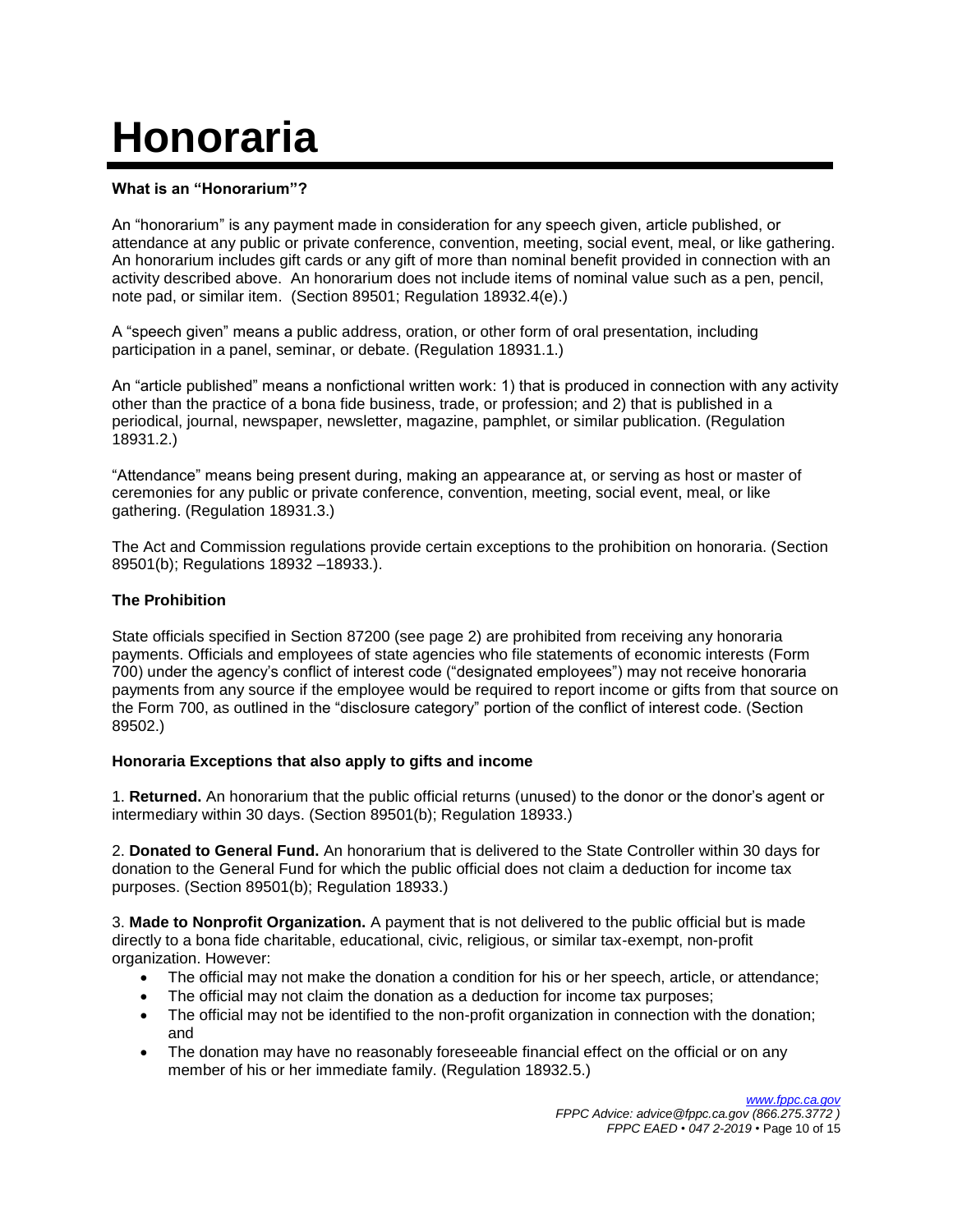4. **Payment from Family Member.** A payment received from the public official's spouse, child, parent, grandparent, grandchild, brother, sister, parent-in-law, brother-in-law, sister-in-law, nephew, niece, aunt, uncle, or first cousin, or the spouse of any such person. However, a payment that would be considered an honorarium is prohibited if one of these persons is acting as an agent or intermediary for someone else. (Regulation 18932.4(b).)

5. **Payment for Performance or Book.** Payments received for a comedic, dramatic, musical, or other similar artistic performance, and payments received for the publication of books, plays, or screenplays. (Regulations 18931.1 and 18931.2.)

6. **Reimbursement for Travel Where Official Provides Consideration.** Reimbursements for reasonable travel expenses provided to the public official by a bona fide non-profit, tax-exempt (501(c)(3)) entity for which the public official provides equal or greater consideration. The payment would also be exempt from the definition of income under Section 82030(b)(2). (See discussion under "Travel Payments" below.)

#### **Honoraria Exceptions where the payment may still be considered income (or a gift, if consideration of equal or greater value is not provided by the official)**

1. **Admission to Event where Official Gives Speech.** Free admission, and refreshments and similar non-cash nominal benefits, provided to an official during the entire event at which he/she gives a speech, participates in a panel or provides a similar service, and in-California transportation and necessary lodging and subsistence provided directly in connection with the speech, panel or service, including meals and beverages on the day of the activity. (Regulation 18932.4(e).)

2. **Earned Income from a Business.** Income earned and payments for travel made in connection with personal services rendered by the official if the services are provided in connection with a bona fide business, trade, or profession — such as teaching, practicing law, medicine, insurance, real estate, banking, or building contracting — and the services are customarily provided in connection with the business, trade, or profession. (Section 89506(d)(3) and Regulations 18950(a) and 18950.2.)

This exception does not apply if the sole or predominant activity of the business, trade, or profession is making speeches. In addition, the public official must meet certain criteria to establish that he or she is conducting or in a bona fide business, trade, or profession (such as maintenance of business records, licensure, proof of teaching position) before a payment received for personal services which may meet the definition of honorarium would be considered earned income and not an honorarium. (Section 89501(b); Regulations 18932 –18932.3.) Earned income is required to be reported. Contact the FPPC for detailed information.

3. **Travel from a Government Agency.** Travel payments provided to the public official by the State of California or by any state, local, or federal government agency which would be considered income and not a gift. (Section 89506(d)(2).) See discussion under "Travel Payments" below.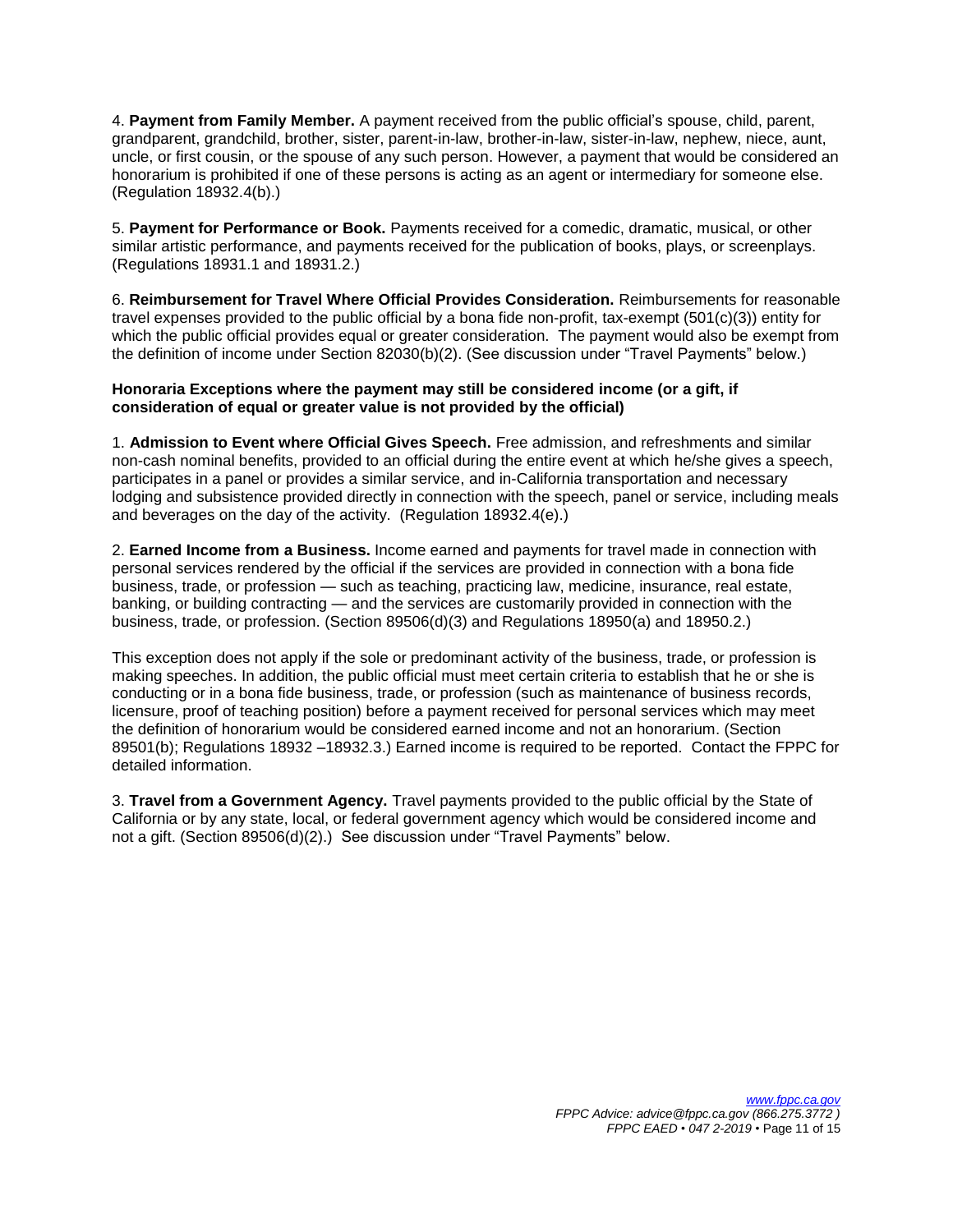# **Travel Payments Exceptions**

Generally, when an official receives a payment (including reimbursement) for his or her travel, that payment is a reportable gift or income under the Act. The term "travel payment" includes payments, advances, or reimbursements for travel, including actual transportation, parking and related lodging and subsistence. (Section 89506(a).)

If the payment is a gift, it is also normally subject to the Act's \$500 gift limit and \$10 lobbyist gift limit. If the payment is income, it may, in some cases, be an honorarium. Whether a payment is a gift or income, the official may be required to disqualify him or herself from any decision that will have a foreseeable materially financial effect on the source.

#### **Certain Travel Payments are not a Gift, Income or Honorarium**

| Reporting | C/I § 87100 | Honoraria Ban | \$500 Gift Limit | Lobbyist<br>\$10 Limit |
|-----------|-------------|---------------|------------------|------------------------|
| No        | No          | No            | No               | No                     |

The following travel payments are not a gift, income or honorarium under the Act and Commission regulations and are thus not reportable, potentially disqualifying, or subject to any of the Act's gift limits or the honorarium ban.

1. **Travel from Non-Reportable Source.** A payment for travel from a source that is not reportable on the official's statement of economic interests (Form 700) based on the provisions of the conflict of interest code of the official's state agency.

2. **Travel from Government Agency for Training.** A payment for travel from another state, local or federal government agency and related per diem expenses when the travel is for education, training or other inter-agency programs or purposes. (Regulation 18950(a) and (c)(2).)

3. **Sharing a Ride with Another Official.** A payment for travel provided to the official in a vehicle or aircraft owned by another official or agency when each official is traveling to or from the same location for an event as a representative of their respective offices. (Regulation 18950(a) and (c)(3).)

4. **Certain Travel from a Government Agency or 501(c)(3).** Travel payments provided to the official by any state, local, or federal government agency as part of the official's employment with that agency or provided to the official by a bona fide non-profit, tax-exempt (501(c)(3)) entity for which the official provides equal or greater consideration. (Section 82030(b)(2).) Any person who claims to have provided consideration has the burden of proving that the consideration received is of equal or greater value.

5. **Travel for Official Agency Business**. Certain payments made to an agency to cover the travel expenses of an employee who travels in the course of carrying out agency business are not gifts to the official because these payments do not provide a "personal benefit" to the official. For this exception to apply, the agency must report the payment on a Form 801 and the amount and purpose for using the payments are restricted by the provisions set forth in Regulation 18950.1.

6. **Campaign Contribution.** A payment for travel that constitutes a campaign contribution to an official (Sections 82015, 82028(b)(4); Regulations 18215, 18942(a)(4), 18950(a) and 18950.3(a)), and permissible expenditures of campaign funds for campaign-related travel (Regulations 18950(a) and 18950.3(b)), provided they comply and are properly reported in accordance with applicable campaign finance laws.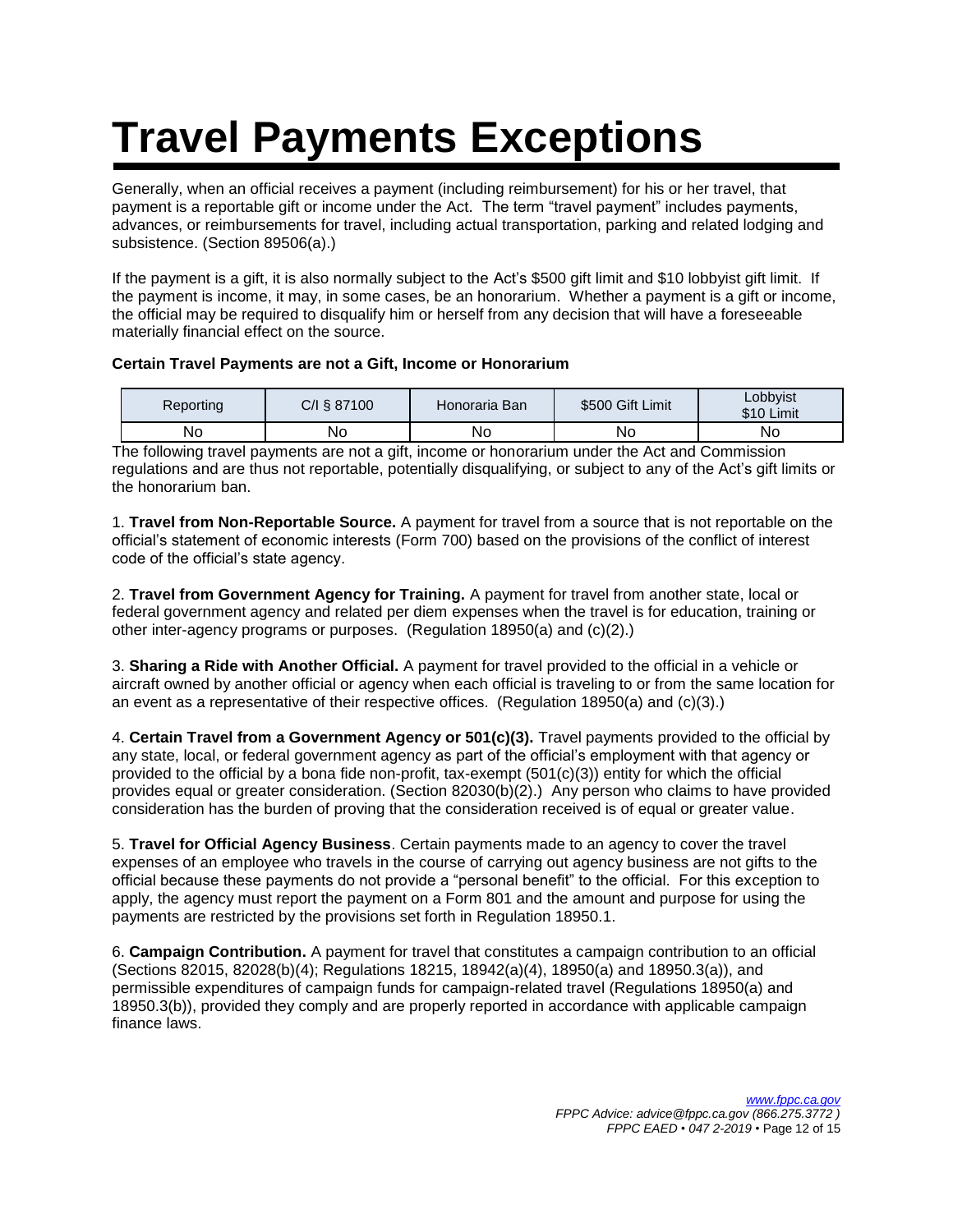7. **Travel Payments Fulfilling Terms of Contract.** Payments made to a governmental entity for travel expenses that are required to fulfill the terms of a contract. Neither the governmental entity nor the public official has a reporting obligation because consideration has been provided. (Section 82028; *Ratto* Advice Letter, No. I-14-057.)

#### **Certain Travel Payments are Reportable and may Subject the Official to Possible Conflicts of Interest, but are not Subject to the \$500 Gift Limit or Honoraria Ban of the Act.**

| Reporting | C/I § 87100 | Honoraria Ban | \$500 Gift Limit | Lobbyist<br>\$10 Limit |
|-----------|-------------|---------------|------------------|------------------------|
| Yes       | Yes         | No            | Νo               | Yes                    |

**Travel for a Public Purpose Under Section 89506(a).** Any payments for actual transportation expenses and related lodging and subsistence that are made for a purpose reasonably related to: (1) A legislative or governmental purpose, or (2) An issue of state, national, or international policy so long as the travel is either:

(a) *Travel for Speech.* In connection with a speech given by the official and the lodging and subsistence expenses are limited to the day immediately preceding, the day of, and the day immediately following the speech and the travel is within the United States; or

(b) *Travel paid for by government agency or 501(c)(3) organization.* Provided by a government agency or authority, (including a foreign government), a bona fide public or private educational institution as defined in Section 203 of the Revenue and Taxation Code, or a nonprofit organization that qualifies under Section 501(c)(3) of the Internal Revenue Code or a foreign organization that substantially satisfies the criteria of that section.

In addition to being reportable and creating a conflict of interest issue for the official, these payments are still subject to the \$10 monthly limits on gifts from or arranged by lobbyists or lobbying firms.

#### **Payments for Travel in Connection with a Business**

| Reporting       | C/I § 87100 | Honoraria Ban | \$500 Gift Limit | Lobbyist<br>\$10 Limit |
|-----------------|-------------|---------------|------------------|------------------------|
| Yes - as Income | Yes         | No.           | No               | No                     |

Payments for travel made in connection with personal services rendered by the official if the services are provided in connection with a bona fide business, trade, or profession — such as teaching, practicing law, medicine, insurance, real estate, banking, or building contracting — and the services are customarily provided in connection with the business, trade, or profession. (Section 89506(d)(3) and Regulations 18950(a) and 18950.2.)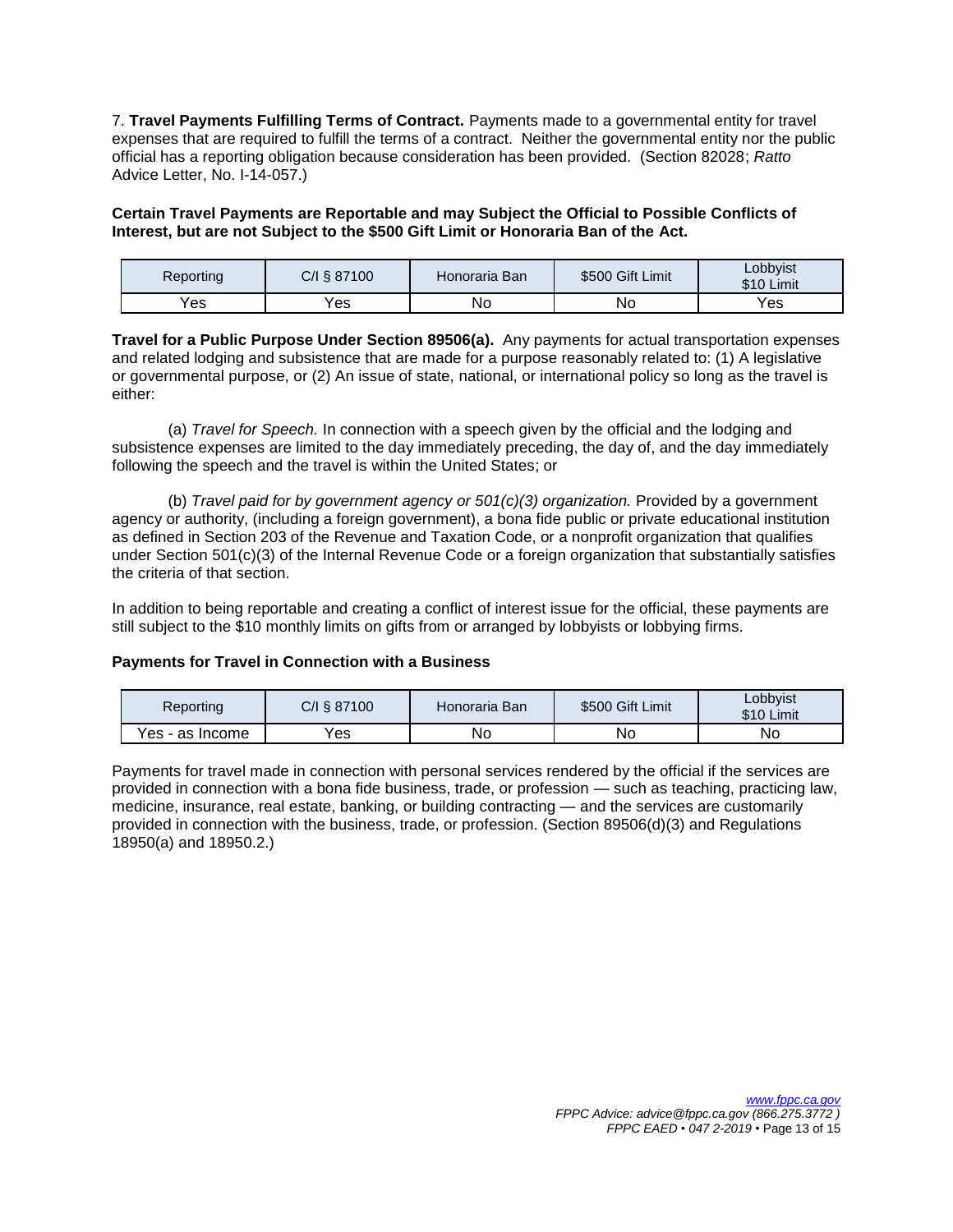## **Loans**

Personal loans received by certain state officials are subject to limits and other restrictions, and in some circumstances, a personal loan that is not being repaid or is being repaid below certain amounts may become a gift to the official who received it.

#### **Limitations on Loans from Agency Officials, Consultants, and Contractors**

**Officials Must Not Receive Loans from Agency Staff.** If the public official is specified in Section 87200 (see page 2) or if he or she is exempt from the state civil service system under the California Constitution Article VII, Section 4(c)-(g), he or she may not receive a personal loan that exceeds \$250 at any given time from an officer, employee, member, or consultant of his or her government agency or an agency over which his or her agency exercises direction and control. (Section 87460(a) and (b).)

**Officials Must Not Receive Loans from Agency Contractors.** In addition, the public official may not receive a personal loan that exceeds \$250 at any given time from any individual or entity that has a contract with his or her government agency or an agency over which his or her agency exercises direction and control. This limitation does not apply to loans received from banks or other financial institutions, and retail or credit card transactions, made in the normal course of business on terms available to members of the public without regard to his or her official status. (Section 87460(c) and (d).)

#### **Loans to Elected Officials Must be in Writing**

In addition to the limitations above, if the public official is elected, he or she may not receive a personal loan of \$500 or more unless the loan is made in writing and clearly states the terms of the loan. The loan document must include the names of the parties to the loan agreement, as well as the date, amount, interest rate, and term of the loan. The loan document must also include the date or dates when payments are due and the amount of the payments. (Section 87461.)

#### **The following loans are not subject to these limits and documentation requirements**:

1. **Campaign Loans.** Loans received by an elected officer's or candidate's campaign committee.

2. **Loans from Family Members.** Loans received from the public official's spouse, child, parent, grandparent, brother, sister, parent-in-law, brother-in-law, sister-in-law, nephew, niece, aunt, uncle, or first cousin, or the spouse of any such person unless he or she is acting as an agent or intermediary for another person not covered by this exemption.

#### **Loans as Gifts**

Under the following circumstances, a personal loan received by **any** public official (elected and other officials specified in Section 87200, as well as any other state official or employee required to file statements of economic interests) may become a gift and subject to gift reporting and limitations:

1. If the loan has a defined date or dates for repayment and has not been repaid, the loan will become a gift when the statute of limitations for filing an action for default has expired.